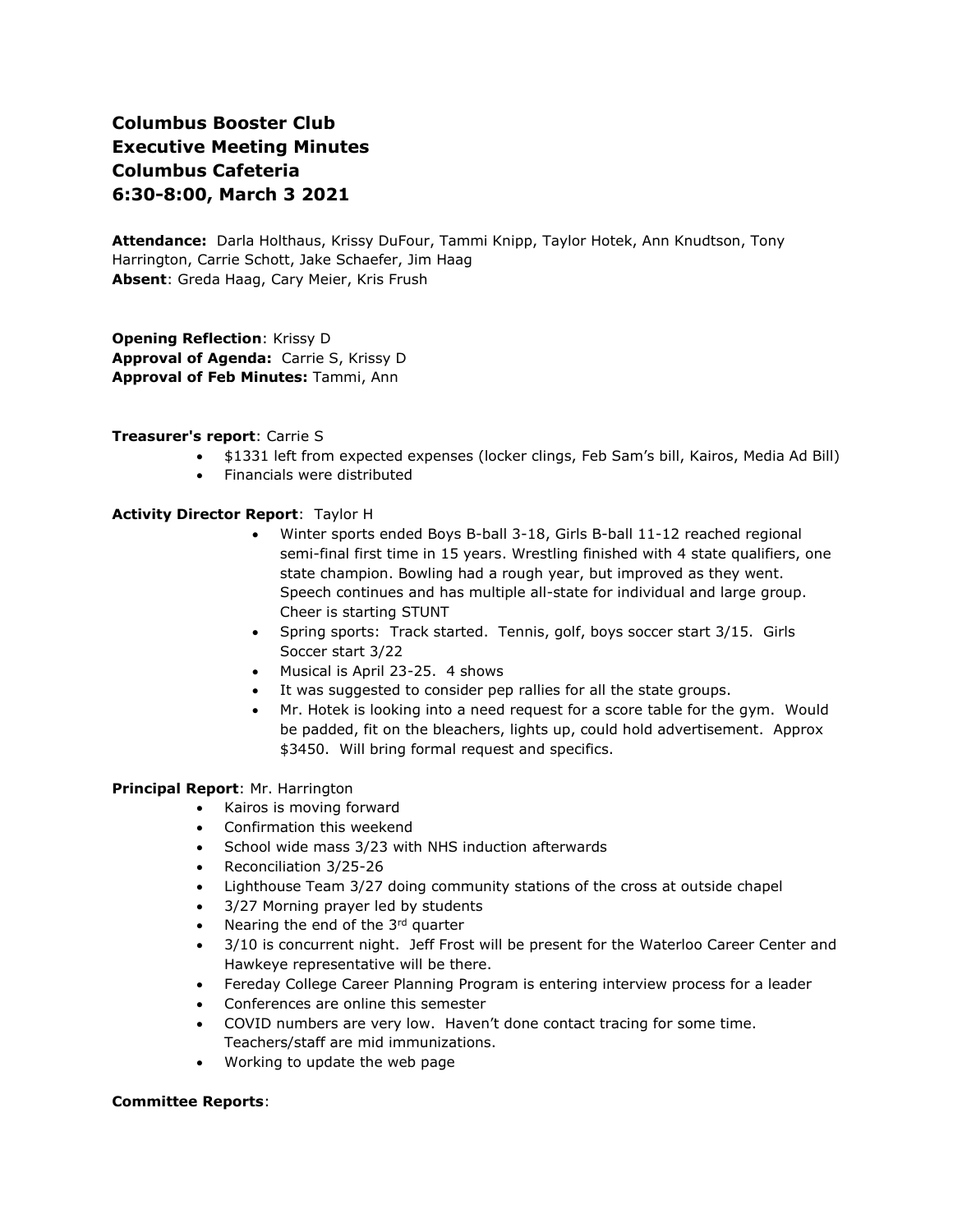- **Academics**: Krissy D,
	- Next meeting is April 7 5:15 at Clark and associates
	- Scholar recognition is mostly done
	- Updated the scholarship application and it will go out to students this week.
	- Will follow up with Ms. Davies regarding teacher grazing day.
- Arts: Darla H, Ann Knutson
	- Meeting time and location TBD
	- Band/choir concert was last night
	- Speech individual districts were last weekend
	- We could host large group speech upcoming. Would get 50% discount on entry fees, keep admission fees, but we would pay judges. Kyle is looking into this.
	- Musical is April 23-25 with 4 shows. At Oster Regent Theater. Limited seating to 104
	- Potential needs: Band is looking at a storage cabinet for percussion. Currently is all on a table. A tool chest would be about \$300 vs. \$2300 for percussion cabinet. Kyle would be interested in one for items such as makeup, tools etc.
	- Kyle had a request if there is anything to be done to re-coup sales taxes that he paid on amazon/misc items purchased for the fall play. The school reimbursed for the items, but won't cover the tax due to tax-exempt status. Amounts to about \$150. Mr. Harrington will forward this on, but purchases need to be made with tax exempt status. Kyle needs help with how to make these purchases. He will work with Carrie to figure out the P.O. process. Can a wish list on Amazon be purchased by the school to get tax exempt??
- **Alum**: Jake S
	- Golf stag is June 17. Golf gig is August 5th
- **Athletics**: Jim Haag, Tammi Knipp
	- Next meeting time and location TBD
	- Working on the reference document. Need to expand to all sports. Reorganize it a little more.
	- Looking at sub committees like Banquets, posters, clings, team dinners, senior night. Could help with standardizing across the sports in methods and booster could possibly pay for more
	- ▪
- **Membership**: Kris F
	- No report
- **Concessions:** Cary M. (Krissy reported)
	- Had Committee meeting last Monday. Currently have 7 committee members.
	- Winter concessions was fairly successful given restricted spectators.
	- Soccer season planning started. Activities were assigned. List will go out to coaches/leaders by Mr. Hotek, will be put into booster newsletter, and email will go out to coaches ahead as a reminder. Set up/clean up will be March 24 at 4:00. We will move things from inside to outside.
	- Discussed equipping the softball/baseball facilities. Need to get in to see the layout before purchasing items